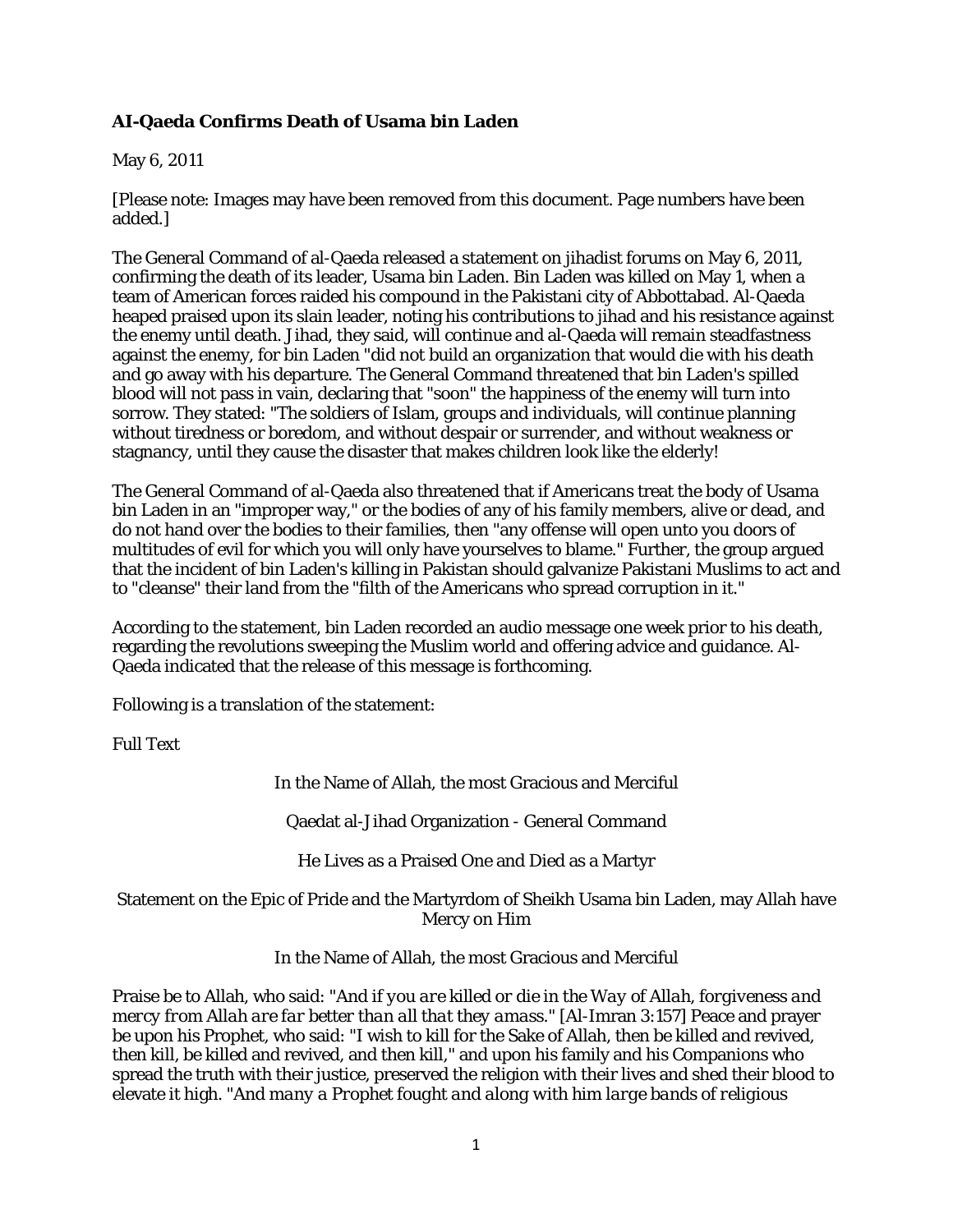*learned men. But they never lost heart for that which did befall them in Allah's Way, nor did they weaken nor degrade themselves. And Allah loves the patient ones."* [AI-Imran 3:146], and upon those who followed their path, their jihad, and their patience until the Day of Judgment.

### And thereafter:

In a historic day amongst the days of the great Muslim Ummah, and in a situation amongst its heroes and men through the ages of the Ummah, and on a paved path walked upon by the best of the predecessors and will be walked upon by the best of its progeny, the commander mujahid, the ascetic migrant Sheikh Abu Abdullah Usama bin Muhammad bin Laden, may Allah have mercy on him, was killed in a truth in a situation of truth. [He was killed] while acting in accordance with what he said, and proved his call to join the venerable convoy of the Ummah that is replete with great leaders, loyal soldiers and honorable knights. He refused to accept lowness in his religion or to surrender his leadership and humiliate himself to those who were afflicted with humiliation and weakness amongst the ones who incurred the wrath [of Allah] and the ones who are misguided. So, he confronted weapons with weapons and power with power, and accepted the challenge of the arrogant force that came out with their machinery, equipment, planes and armies in order to show off and oppress people. His determination was never weakened in the face of them and his strength never decreased; and not only that, but he stood up to them face to face like a high mountain, and indeed he was a high mountain. He continued to wage the battle just as the battles he used to wage a thousand times more, and after he did his part and fulfilled his responsibility, he received shots of treachery and disbelief to deliver his soul to his Creator while repeating:

# *Whoever sacrifices his noble soul for the sake of his Lord - in order to deter their falsehood, how could he be blamed*

To end his shining life with the mark of glory that he pursued for many years and for which he traveled the earth searching and seeking to obtain, so he received it glad tidings that is martyrdom for the Cause of Allah. *"But none is granted it except those who are patient – and none is granted it except the owner of the great portion in this world."* [Fussilat 41:35] His words began to echo in the horizons, because the happy one is the one whom Allah took as a martyr, and he did not misunderstand.

# *He who faces wars and thinks - that he will not be injured, then he misunderstood*

So congratulations to the Ummah of Islam for the martyrdom of its good son Usama, after a lifetime of effort and seriousness, determination and patience, incitement and jihad, generosity and charity, emigration and travels, advising and good deliberation, wisdom and skills - the life of the Mujahid Sheikh of our time was folded in order to keep his blood, his words, his positions and his end as a spirit in the bodies of the generations of our Muslim Ummah, one generation after another. They have learned from him that glories are not built by hopes and wishes, and leadership is not about positions and decorations, and creed and principles are not mere adorned words that are uttered by tongues, and that the religion will not be helped with some spare time, actions and sayings. The path of glory - in this world and in the hereafter - is open to those who want to pay its toll and bear its consequence. Leadership in the religion cannot be obtained except by patience and certitude. A man's capital is honest and sincerity.

So if the Americans were able to kill Usama, this is not shame or stigma. Are not men and heroes killed in fighting arenas[?] Every soul has its time. But can the Americans, with their media, agents, machinery, soldiers, intelligence and agencies kill that for which Sheikh Usama lived and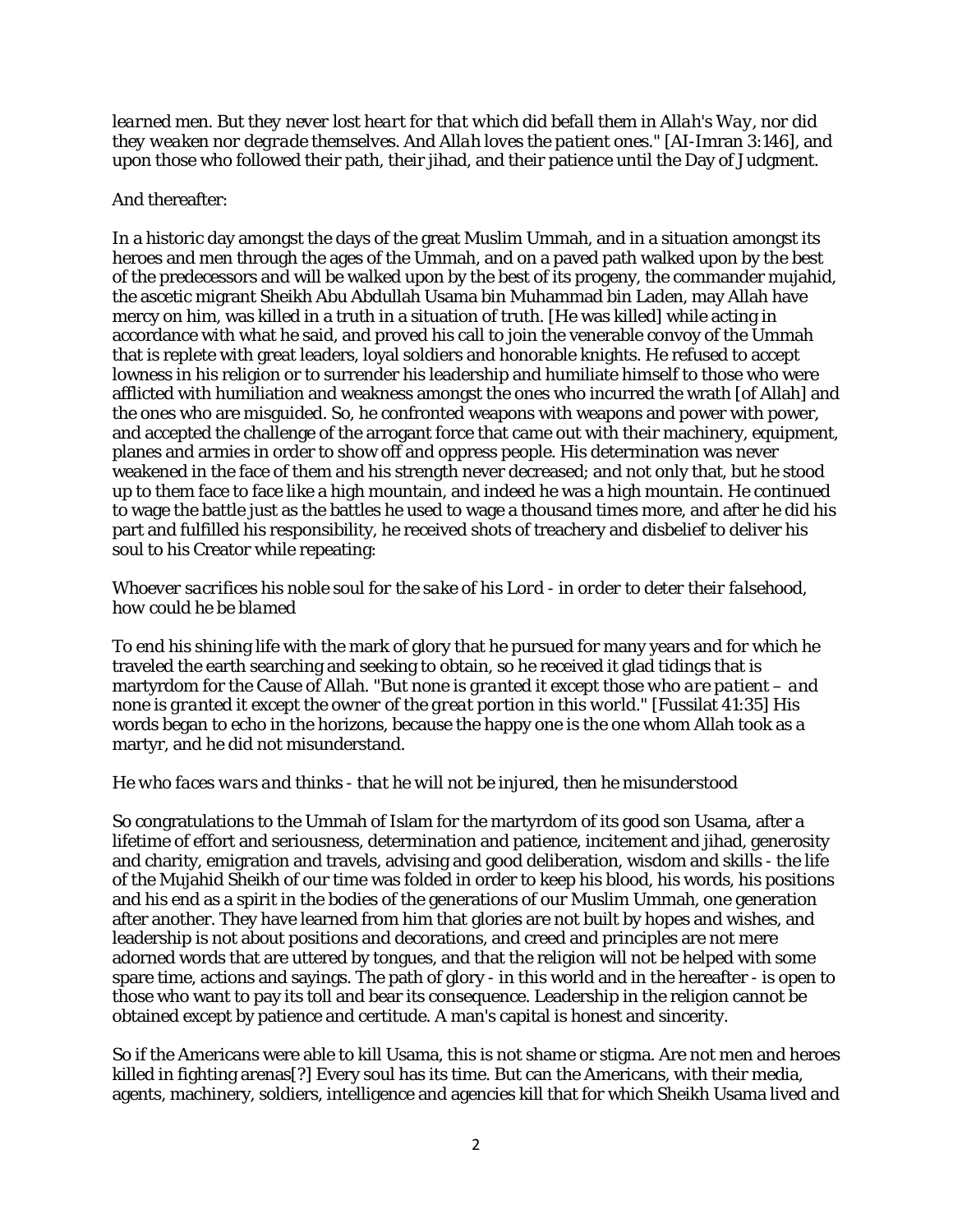that for which he was killed? No way, no way. Sheikh Usama did not build an organization that would die with his death and go away with his departure. *"They intend to put out the Light of Allah with their mouths. But Allah will bring His Light to perfection even though the disbelievers hate. \* He it is Who has sent His Messenger with guidance and the religion of truth to make it victorious over all religions even though the polytheists hate."* [As-Saff 61:8-9] These verses will remain as arrows pointed at the chests of those deaf mutes who are not aware. The religion of Allah the Almighty will remain - and also jihad in the Cause of Allah - always standing with pure hearts who carry its tenets of faith, and with pure hands working to revive it, and with honest people who strive to empower it and who will not be harmed by those who oppose them or let them down, until the promise of Allah is fulfilled.

Sheikh Usama bin Laden, may Allah have mercy on him, was not a prophet sent in the twentieth century; rather, he was just a Muslim man from this noble Muslim Ummah who strongly followed the Book [Qur'an] and sold the worldly pleasures to gain the hereafter, and did his best in that for which he strove, as we consider him. So, Allah elevated him high just as he elevated high the religion, and honored him for his striving to honor His word. He terrified all the nations of disbelief by him just as he was scared of no one but his Lord. The Ummah that gave birth to Usama is a fertile Ummah, and men and heroes, more and more like him, will come out from [its womb] who will favor sacrifice and enjoy patience and disturb the lives of their enemies and open unto them the gates of hell, or drag them to paradise in chains. The university of faith, Qur'an and jihad, out of which Sheikh Usama bin Laden graduated, did not and will not ever shut its doors, because the Book of Allah is memorized and its verses are being recited day and night and will never be erased, even if all the countries gather against it. How so while our Muslim Ummah today is more ardent for their religion and sacrifice for its creed, and has the strength to confront its enemies and realize the truth of what is being plotted against it after a new pious and pure generation has grown up in it that Sheikh Usama, may Allah have mercy on him, has generously contributed to in raising along with the rest of his brothers amongst the pure commanders and righteous and good preachers. It is a generation that has pride in its faith and finds glory in its Islam, and despises the disbelieving West and hold contempt for its fake civilization, the civilization of immorality, debauchery, looseness and tricky. It is a generation that using the killing of its leaders as a motivation to deepen its loyalty to the religion and not as a burden that makes it fall short, while chanting with faith and certitude the words of the Almighty: *"And many a Prophet fought and along with him large bands of religious learned men. But they never lost heart for that which did befall them in Allah's Way, nor did they weaken nor degrade themselves. And Allah loves the patient ones. \* And they said nothing but: "Our Lord! Forgive us our sins and our transgressions, establish our feet firmly, and give us victory over the disbelieving folk." \* So Allah gave them the reward of this world, and the excellent reward of the Hereafter. And Allah loves the doers of good."* [Al-Imran 3:146-148]

If it was possible to extinguish the light of Islam and jihad with the killing or the death of someone, it would have been gone the day the best master of creation, Muhammad, Allah's peace and prayer be upon him, died, and the Arabs became apostates. Its page would have been turned over the day the Emir of the Believers Omar was drenched in his blood in his prayer niche, or Uthman by his Quran, and Ali on the road - may Allah be pleased with them all. How many more leaders followed their guidance, and the earth, east and west, remembered their names, their conquests and their jihad. The light of truth was not decreased because of their death nor did their followers surrender in their absence; and not only that, but against their enemies, their anger increased because of [the leaders'] killing, and they insisted to retaliate while the banner of truth was in their hands and they recited the words of their Lord: *"Among the believers are men who have been true to their covenant with Allah; of them some have*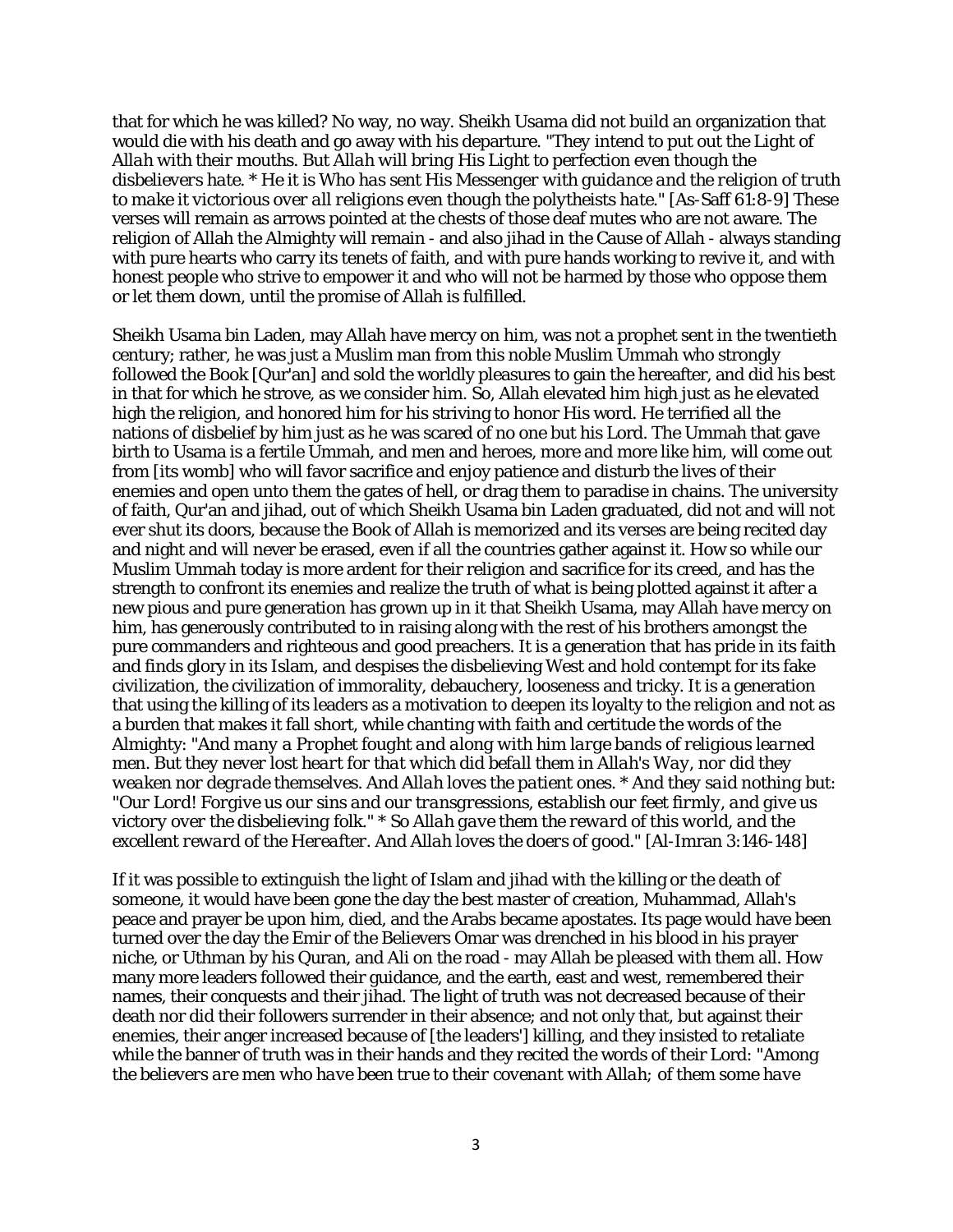### *fulfilled their obligations; and some of them are still waiting, but they have never changed in the least."* [AI-Ahzab 33:23]

In this context, we in al-Qaeda Organization pledge to Allah the Almighty - and ask His help, support and steadfastness - to continue on the path of jihad, the path walked upon by our leaders, and on top of them, Sheikh Usama, without hesitation or reluctance, and we will not deviate from that or change until Allah judges between us and between our enemy with truth. Indeed, He is the best of all judges. Nothing will harm us after that, until we see either victory and success and conquest and empowerment, or we die trying. *"Let those who sell the life of this world for the Hereafter fight in the Cause of Allah, and whoso fights in the Cause of Allah, and is killed or gets victory, We shall bestow on him a great reward.* "[An-Nisa' 4:74]

We also stress that the blood of the mujahid Sheikh Usama bin Laden, may Allah have mercy upon him, is weighs more to us and is more precious to us and to every Muslim than to be wasted in vain. It will remain, with permission from Allah the Almighty, a curse that chases the Americans and their agents, and goes after them inside and outside their countries. Soon -with help from Allah - their happiness will turn into sorrow, and their blood will be mixed with their tears. We will fulfill the oath of Sheikh Usama, may Allah have mercy on him: America and those who live in America will never enjoy security until our people in Palestine enjoy it. The soldiers of Islam, groups and individuals, will continue planning without tiredness or boredom, and without despair or surrender, and without weakness or stagnancy, until they cause the disaster that makes children look like the elderly!

We call upon our Muslim people in Pakistan, on whose land Sheikh Usama was killed, to rise up and revolt to cleanse this shame that has been attached to them by a clique of traitors and thieves who sold everything to the enemies of the Ummah, and disregarded the feelings of this noble jihadi people. [We call upon them] to rise up strongly and in general to cleanse their country (Pakistan) from the filth of the Americans who spread corruption in it. *"For him, there are angels in succession, before and behind him. They guard him by the Command of Allah. Verily! Allah will not change the condition of a people as long as they do not change their state themselves. But when Allah wills a people's punishment, there can be no turning back of it, and they will find besides Him no protector."* [Ar-Ra'd 13:11]

The Sheikh refused to depart from this world before joining in the joy of his Muslim Ummah for its revolutions that rose in the face of oppression and oppressors. He, may Allah have mercy on him, recorded an audio message just one week before his death, which included congratulations, advice and guidance, that we will publish soon, with permission from Allah. He ended it with the following poetic verses:

#### *Speaking the truth in front of the tyrant - is the glory and the glad tidings It is the right path in the world - It is the right path in the hereafter If you wish you can live as a slave - And if you wish you can live as a free man*

We warn the Americans against touching the body of the Sheikh, may Allah have mercy on him, or treating it in an improper way, him or any one of his noble family members, either alive or killed. The dead bodies should be handed over to their families, or else, the any offense will open unto you doors of multitudes of evil for which you will only have yourselves to blame. We call upon all the Muslims to fulfill their duty to enforce this truth.

Command is unto Allah, before and after. And soon will the unjust assailants know what vicissitudes their affairs will take.